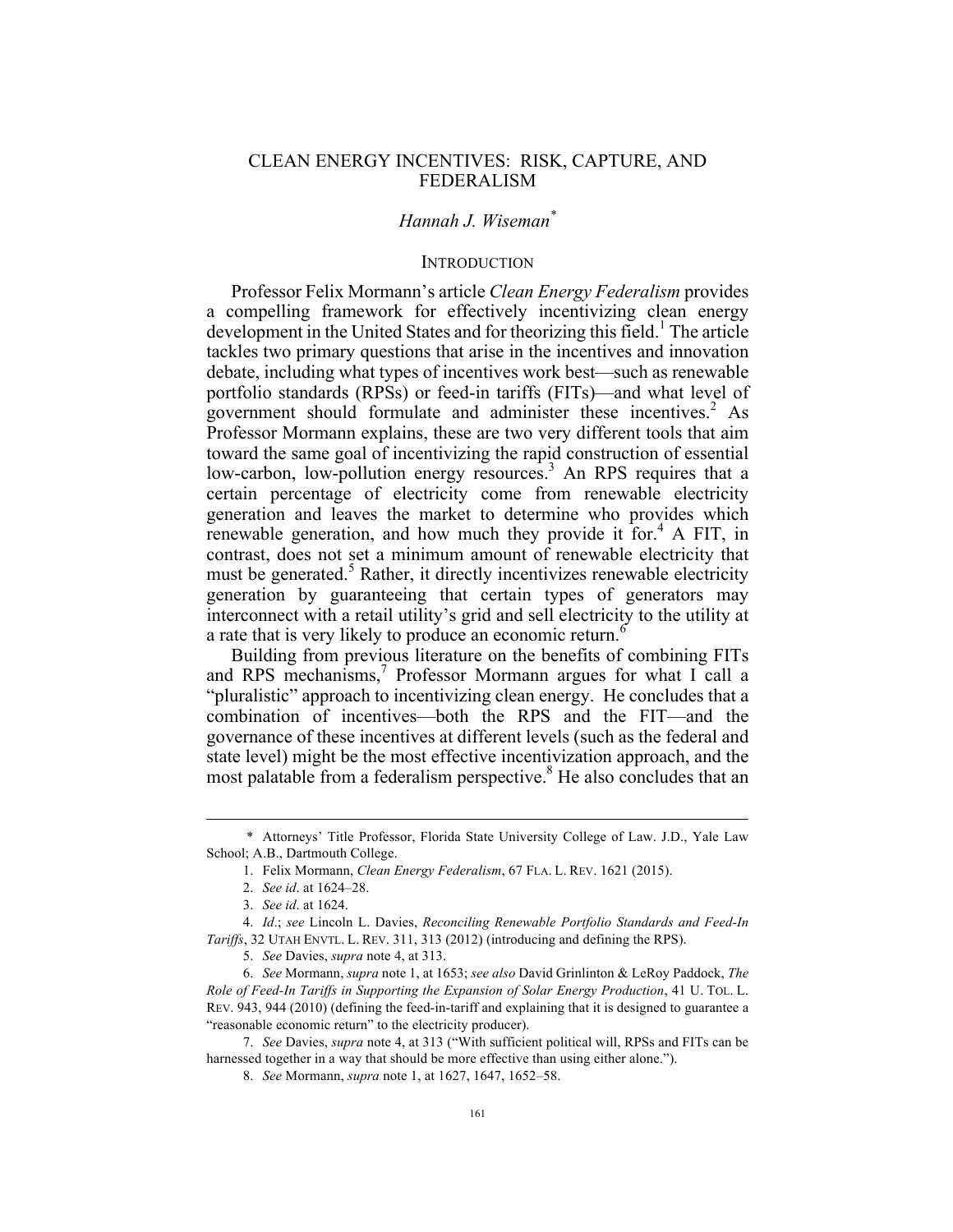RPS might best be federally created and administered,<sup>9</sup> although noting good reasons for a state-administered RPS, too. <sup>10</sup> Finally, Professor Mormann argues that FITs are best located at the sub-federal (state or  $local) level.<sup>11</sup>$ 

The greatest contribution of Professor Mormann's article is its practical and theoretical case for dualistic or pluralistic approaches to incentivizing clean energy. I use "pluralistic" loosely here, and not in its technical political sense, $12$  to capture a state of affairs in which diverse policy approaches are used at different governance levels to solve one problem. As Professor Mormann notes, FITs and RPS policies pose different types of risks, and combining these two policies allows for a dilution or mitigation of these risks.<sup>13</sup> For those of us not as schooled in renewable energy finance as Professor Mormann is, one could view this as being somewhat similar to a portfolio investment approach, in which one spreads and diversifies risks so that a loss at one level can be offset by a win at another.<sup>14</sup> In addition to the importance of combining policy tools to reduce overall risk, one can also diffuse the risk of governments implementing inadequate or inefficient policies to spur clean energy growth. Different levels of government pose different political economy challenges, with the risk of capture arising at each level.<sup>15</sup> Administering different types of incentives at different levels of government increases the chance that the negative aspects of the capture of legislatures and agencies might be overcome at one level, at least. Thus, the article brilliantly advocates for two essential types of pluralism, or at least dualism, by furthering the argument for the use of two different incentive strategies and for anchoring these strategies at different levels of government.

My only quibble with the piece, which is a very minor one, is Professor Mormann's conclusion that FITs should be state-based endeavors.<sup>16</sup> It appears that RPSs and FITs could be either local, state, or federal—or a combination of these, as Professor Mormann notes in the

 <sup>9.</sup> *See id*. at 1621, 1627, 1672.

<sup>10.</sup> *Id*. at 1647–52.

<sup>11.</sup> *See id*. at 1653–57.

<sup>12.</sup> In its technical, political sense, scholars often use the term pluralism as a contrast to republicanism, in which elite, educated experts control a society. A pluralist system instead gives political voice to a diverse array of interests expressing different and often conflicting perspectives. *See, e.g.*, Jonathan R. Macey, Comment*, The Missing Element in the Republic Revival*, 97 YALE L.J. 1673, 1675–76 (1988).

<sup>13.</sup> Mormann, *supra* note 1, at 1657.

<sup>14.</sup> *Cf.* Mark Rubinstein, *Markowitz's 'Portfolio Selection': A Fifty-Year Retrospective*, LVII J. FINANCE 1041 (2002).

<sup>15.</sup> *See* Mormann, *supra* note 1, at 1672.

<sup>16.</sup> *See supra* note 11 and accompanying text.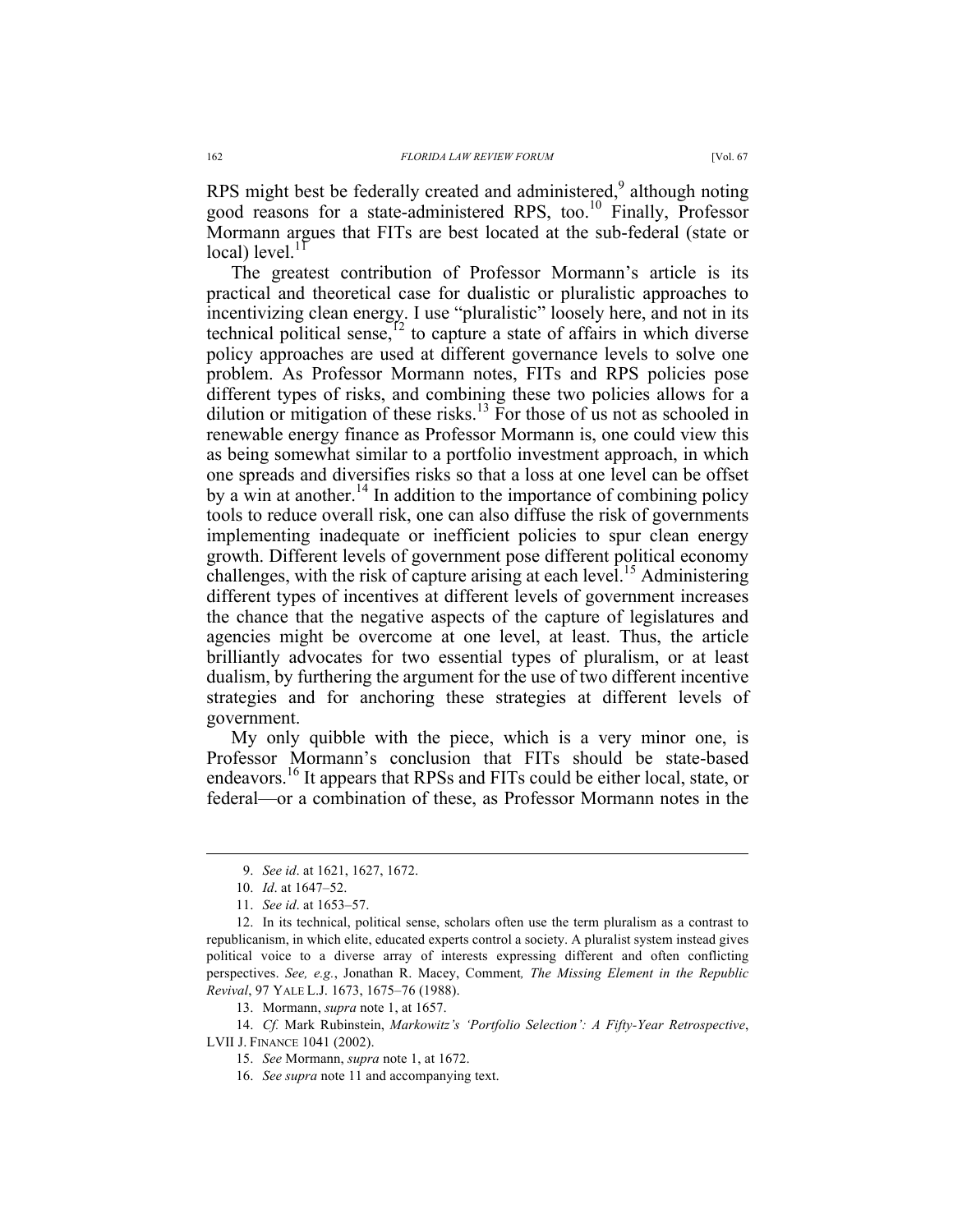RPS context<sup>17</sup>—and could still be quite effective. Provided that these incentives are offered at *different* governance levels, the benefits of diluting risk and the threat of capture seem equal, regardless of which level of government is chosen. Thus, the paper could perhaps be even more agnostic about the proper level of FIT governance while still persuading readers of the importance of multi-level approaches to incentivizing clean energy.

This response begins in Part I by focusing on the importance of pluralism in clean energy innovation that Professor Mormann so cogently captures. Part II then explores why both FITs and RPSs—not just RPSs seem well-suited to local, state, or federal control, thus perhaps not requiring FITs to become mired in the federalism debate over which level of government should control a particular policy area. Because top-down, federal FITs need not be uniform, there need not be a federal one-sizefits-all approach in this area. And federal officials, particularly if they work with local and state governments, might have superior expertise in terms of identifying effective FITs. Professor Mormann acknowledges that a federal FIT could allow for variation in terms of states having the latitude to issue varied FITs above a federal floor or through waivers.<sup>18</sup> Indeed, this would likely be the most efficient path to take if a federal FIT were implemented. But the federal government could also create different FITs for different states (while working with states to better understand the unique aspects of peak electricity generation, transmission congestion, and distribution challenges within each state), and this possibility, along with the option of a FIT floor or waivers for states, might merit further exploration in future work.

# I. THE BENEFITS OF PLURALISTIC CLEAN ENERGY GOVERNANCE

Professor Mormann's account of the risks associated with RPS versus FIT policies provides a compelling foundation for his argument that we should not choose one of these policies over another, but rather integrate them.<sup>19</sup> As his article describes, there are two core risks associated with incentivizing the growth of clean energy generation. The first is regulatory risk, in which a large chunk of society, such as the electricity ratepayer population, ends up paying more than is necessary to incentivize this generation, or generators are paid too little and thus fail to build the desired infrastructure or produce its desired effects, including mitigating climate change and other environmental effects.<sup>20</sup> The second is investment risk, in which potential project investors worry about uncertain off-take (the uncertain availability of buyers willing to pay a

 <sup>17.</sup> Mormann, *supra* note 1, at 1627.

<sup>18.</sup> *Id.* at 1650, 1655.

<sup>19.</sup> *Id.* at 1628.

<sup>20.</sup> *See id*. at 1662–63.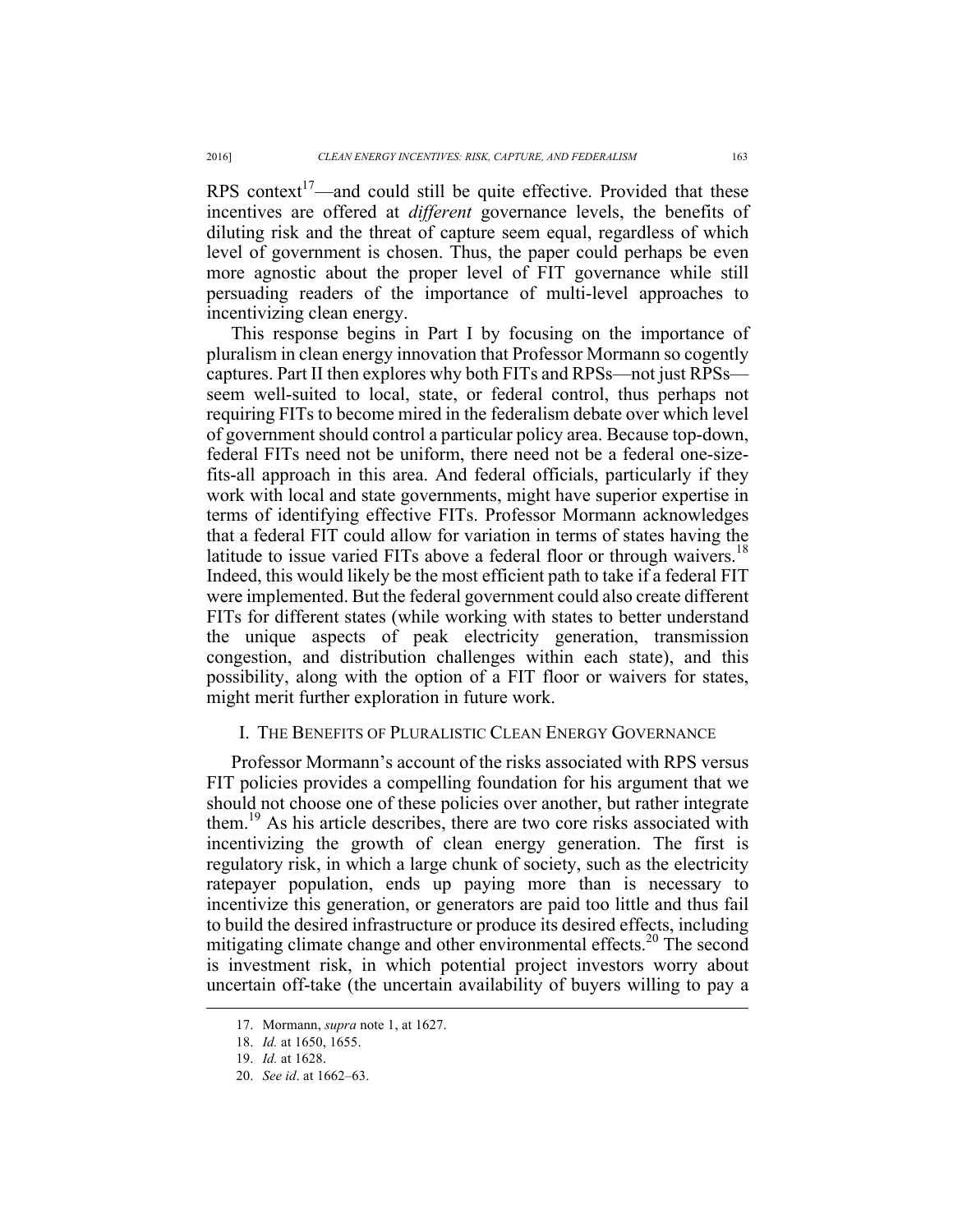certain rate for the electricity), volatile prices, or other market-based problems. $^{21}$ 

Professor Mormann convincingly explains—even for readers like me whose eyes glaze over at the mention of complicated investment mechanisms—that FITs reduce a variety of investment risks, while RPSs address several regulatory risks. FITs provide a guaranteed off-take (or buyer) because retail utilities must allow access to their local distribution wires and must purchase electricity from clean energy sellers at a price designed to allow these sellers to maintain a successful business in a riskprone environment.<sup>22</sup> But FITs pose regulatory risks because if the guaranteed price is too high, ratepayers overpay to incentivize clean energy, and if it is too low, clean energy infrastructure simply will not be built—or not enough of it will be built.<sup>23</sup> RPS systems erase much of this regulatory risk by simply requiring that a certain amount of electricity come from renewable electricity and then letting the market determine who will generate that electricity and how much they will sell it for.<sup>24</sup> As Professor Mormann explains, the invisible hand sorts out supply and demand and typically causes the energy to be provided for a reasonable price; $^{25}$  the most efficient and competitive renewable generators provide the electricity, and ratepayers are not stuck with unreasonably high rates. But sometimes there is not enough incentive for renewable generators to fill this market, thus posing investment risk. Investors in renewable generation, who are incentivized to invest by an RPS, face the risk of two different types of volatile prices—the price of electricity and the credit that guarantees that a unit of electricity has been generated from a renewable source—and this can raise transaction costs.<sup>26</sup> Thus, Professor Mormann's proposal to combine an RPS and FIT—using either a federal RPS and state/local FIT, or a state RPS and state/local FIT—balances and mitigates risk, both creating markets for green electricity and incentivizing individual generators to fill those markets without imposing unduly high costs on society.

This proposal, along with previous work by Professor Lincoln Davies regarding the important synergies between RPS and FIT policies, $27$ provides a persuasive account of encouraging the adoption of both types of policies in order to spur more green energy development. As Professor Davies has noted, FITs assure that renewable technologies will be deployed because they guarantee purchases of electricity from renewable

 <sup>21.</sup> *See id*. at 1660–63.

<sup>22.</sup> *See id*. at 1660–61.

<sup>23.</sup> *See id*. at 1661–62.

<sup>24.</sup> *See id*. at 1662–63.

<sup>25.</sup> *Id*. at 1663.

<sup>26.</sup> *See id*. at 1664–65.

<sup>27.</sup> Davies, *supra* note 4.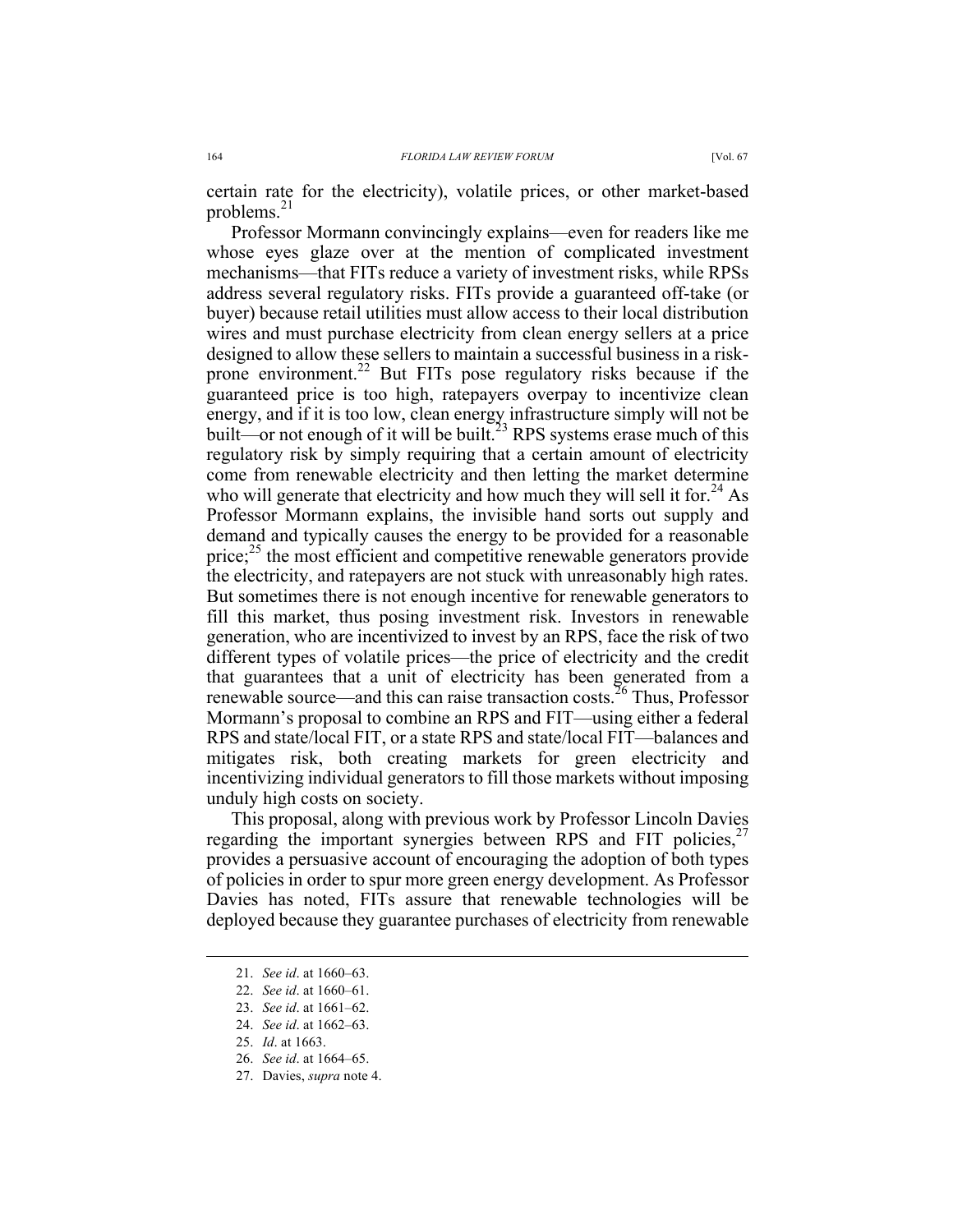resources at a set price, and they can also minimize transaction and administrative costs if designed properly.<sup>28</sup> RPSs, on the other hand, guarantee that a particular amount of renewables will be deployed.<sup>29</sup> And both FIT and RPS policies can ensure technological diversity and can help to minimize the price impacts of renewable energy growth.<sup>30</sup>

Beyond the case for combining two substantive policies, Professor Mormann provides a similarly convincing governance account, suggesting that placing authority over these incentives at two different levels of government could mitigate the risks of capture.<sup>31</sup> I agree with his conclusion that the large public choice literature has not yet definitively shown whether inefficient capture of the governmental process—which could sometimes lead to inadequate support for clean energy—is more powerful at the federal, state, or local level.<sup>32</sup> And in light of lingering uncertainties about the risk of undue influence of small, well-organized, powerful interest groups in the political process, it makes sense to balance out these risks by expanding and diversifying the levels of government responsible for different clean energy incentive programs. For example, if the federal government set an inadequately ambitious RPS, aggressive state and local FITs could still generate investments that exceed the RPS, thus overcoming weak federal goals.<sup>33</sup>

#### II. TOWARD AGNOSTIC FIT FEDERALISM

While noting the benefits of risk mitigation offered by integrating two types of incentives, and potentially at two different levels of government, Professor Mormann also provides a thorough analysis of whether RPS or FIT programs are better situated at the federal or state level.<sup>34</sup> I am fully persuaded by his argument that there is a case for either a federal or state RPS. He notes, for example, that although the RPS addresses a problem of national and international scope and thus might best be federally governed, it also produces distinctly local benefits.<sup>35</sup> Further, the fact that so many states have implemented an RPS and experimented with effective RPS approaches, and that utilities cannot easily move among jurisdictions and cause a race to the bottom, might also point to the

 <sup>28.</sup> *See id.* at 351–52.

<sup>29.</sup> *Id.* at 351.

<sup>30.</sup> *See id*.

<sup>31.</sup> *See* Mormann, *supra* note 1, at 1672.

<sup>32.</sup> *See id.* at 1677–78. For additional discussion of whether capture might be more likely at the local, state, or federal level in the renewable energy context, see Garrick B. Pursley & Hannah J. Wiseman, *Local Energy*, 60 EMORY L.J. 877, 929–30 (2011).

<sup>33.</sup> Professor Mormann notes that this could occur. *See* Mormann, *supra* note 1, at 1668– 69.

<sup>34.</sup> *See id.* at 1632–52.

<sup>35.</sup> *Id*. at 1641.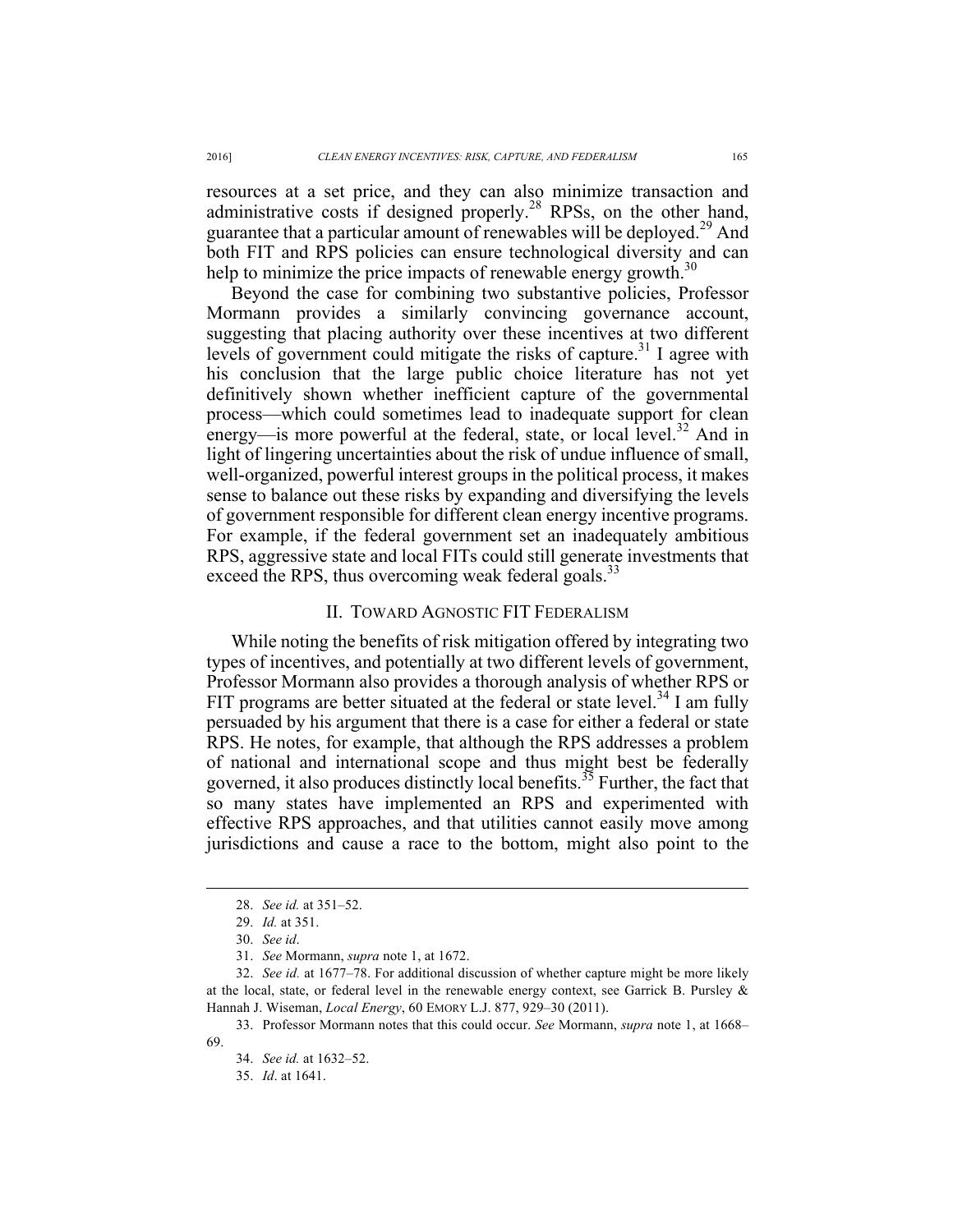benefits of a state-based RPS.<sup>36</sup> But as Professor Mormann also observes, the benefits of a national market for renewable energy credits—which are the "currency" of an RPS program and the units that utilities purchase and trade in order to meet their RPS requirements—are large and, on balance, might suggest a need for federal RPS authority.<sup>37</sup>

Professor Mormann carefully analyzes the reasons for and against locating FIT programs at the federal, state, and local level, but he is less agnostic about which level of government might be best.<sup>38</sup> He focuses on the benefits of governing FITs sub-federally, including, for example, the ability to tailor the FIT to the specific type of renewable technology (in order to correctly set the price and reduce investment risk) and to address localized conditions such as peak demand for electricity and congestion in distribution wires—conditions that might militate in favor of certain technologies being incentivized by a  $FIT<sup>39</sup>$  He also notes that because states already set renewable energy purchase requirements under the federal Public Utility Regulatory Policy Act (PURPA) and determine the rates that utilities may use to recover their costs (including the costs of a FIT), state-level FITs fall easily within the existing state regulatory system. $40$ 

Professor Mormann additionally documents the benefits of a federal FIT and acknowledges the possibility of the federal government setting a federal FIT floor, above which local and state governments could experiment.<sup>41</sup> But more consideration of the potential to harness federal resources in FIT development—not necessarily by placing FIT creation and administration responsibilities at the federal level, but at least by enlisting the federal government in the FIT effort—could be productive. For example, although states can currently tailor FITs to comply with federal renewable energy purchase requirements under PURPA, these states sometimes run into federal hurdles. PURPA requires that utilities pay certain small renewable electricity producers "avoided cost"—the amount that it would have cost the utility to generate its own electricity or purchase it elsewhere.<sup>42</sup> And the Federal Energy Regulatory Commission, which administers PURPA, has adhered to a relatively broad definition of avoided cost, thus allowing states to set the FIT at a price that fits within this definition.<sup>43</sup> But in some cases states have been

 <sup>36.</sup> *Id*. at 1646–47.

<sup>37.</sup> *Id*. at 1644–45.

<sup>38.</sup> *Id.* at 1628.

<sup>39.</sup> *Id*. at 1656–57.

<sup>40.</sup> *Id*. at 1653.

<sup>41.</sup> *See id.* at 1655.

<sup>42.</sup> *See* 16 U.S.C. § 824a-3(d) (2012).

<sup>43.</sup> *See* S. Cal. Edison Co., Pac. Gas & Elec. Co., and San Diego Gas & Elec. Co., 133 FERC ¶ 61,059 (2010) [hereinafter FERC]; Jim Rossi, *Clean Energy and the Price Preemption*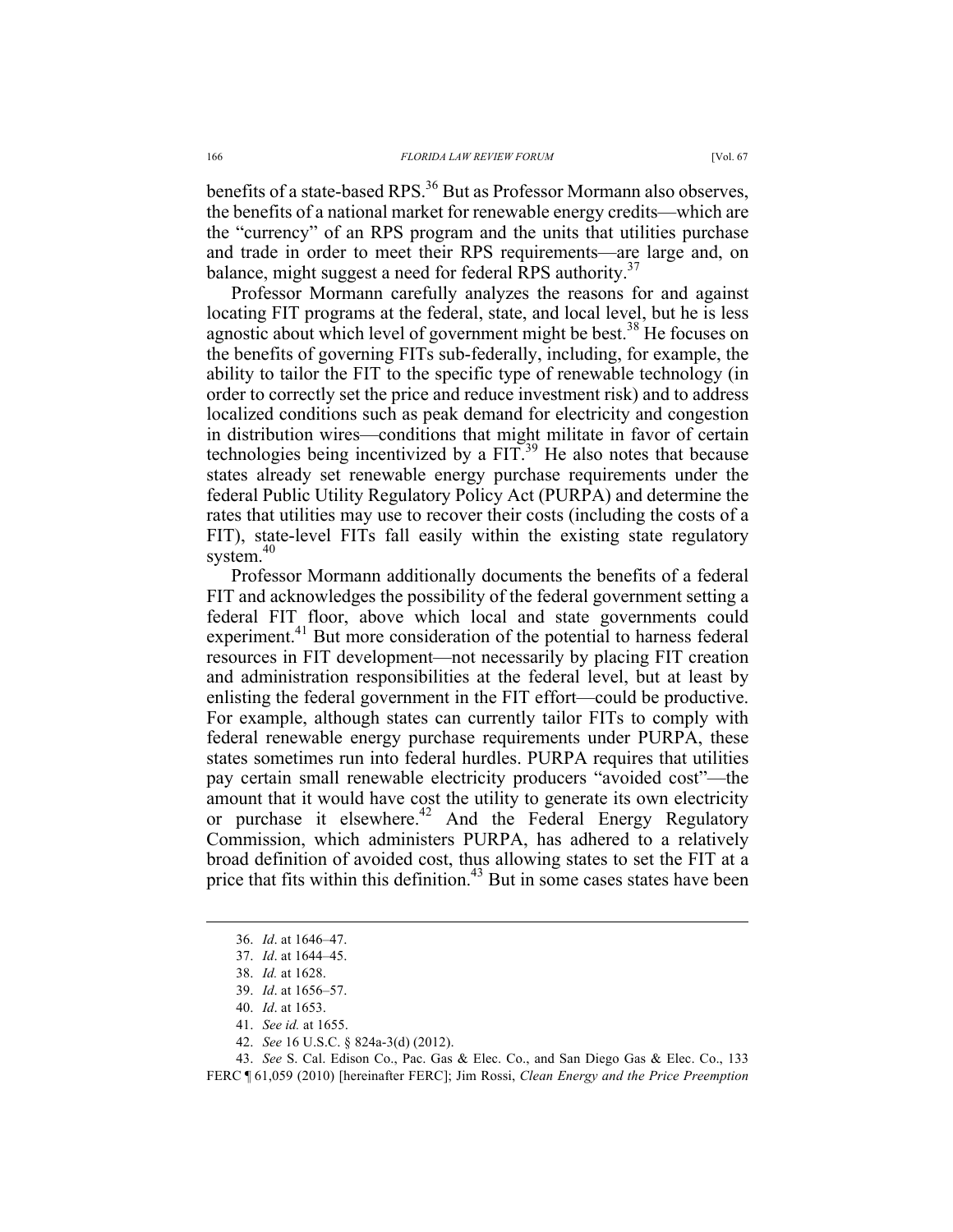able to interpret PURPA in a manner that impedes rather than encourages renewable energy growth.<sup>44</sup> Additionally, for states that want to encourage growth by providing generous FITs, there are limits to which FITs count as "avoided cost." $45$  The federal government might be able to better tailor a FIT to PURPA's avoided cost requirements.

Further, although Professor Mormann notes that state-based FITs capture important differences in local conditions,<sup>46</sup> the federal government could also address these differences. Specifically, the government could write different FITs for different states after consulting with local and state governments regarding unique clean energy needs that arise due to local distribution line congestion, peak electricity demand, and other factors.<sup>47</sup> Ultimately, it might be more effective and efficient for the government to set a FIT floor as Professor Mormann briefly suggests<sup>48</sup>—thus protecting against potential races to the bottom that might occur despite utilities' and ratepayers' limited mobility—and allow states to regulate above this floor based on important state differences. But even within this cooperative federalism approach, the federal government should at least further collaborate with the states in light of its extensive expertise and resources in the clean energy field, and its ability to help states design and measure the effectiveness of their different experiments.<sup>49</sup>

## **CONCLUSION**

In a world of rising seas and ever more powerful storms, *Clean Energy Federalism* provides an essential theoretical and practical path toward cleaner energy. This piece adds a large building block to a small but growing energy federalism literature, providing a concrete and convincing picture of the benefits offered by multi-layered, dynamic governance systems that use several tools to achieve a singular goal. It

48. *See supra* note 41 and accompanying text.

1

*Ceiling*, 3 SAN DIEGO J. CLIMATE & ENERGY L. 243, 244, 250–51 (2011–2012) (discussing the FERC order).

<sup>44.</sup> *See* Exelon Wind v. Nelson, 766 F.3d 380, 400 (5th Cir. 2014) (Prado, J., dissenting) ("The effect of the majority's opinion is to undermine an important federal program that promotes renewable energy.").

<sup>45.</sup> *See* FERC, *supra* note 43; *see also* Rossi, *supra* note 43, at 244–45, 255 (arguing that PURPA should be viewed as a preemption floor, above which states may include more aggressive renewable energy requirements, rather than a ceiling).

<sup>46.</sup> *See* Mormann, *supra* note 1, at 1654–55.

<sup>47.</sup> *Cf.* Dave Owen, *Regional Federal Administration*, 63 UCLA L. REV. 58, 60–61, 113, 116 (2016) (noting that the federal government can generate experiments through sub-federal regional offices and that states need not necessarily be the "experiment[ers]").

<sup>49.</sup> *See* Hannah J. Wiseman, *Regulatory Islands*, 89 N.Y.U. L. REV. 1661, 1695, 1708, 1710–11 (2014) (exploring the important role of the federal government in collecting information on different states' approaches to a regulatory issue and thus allowing for effective comparison of these approaches).